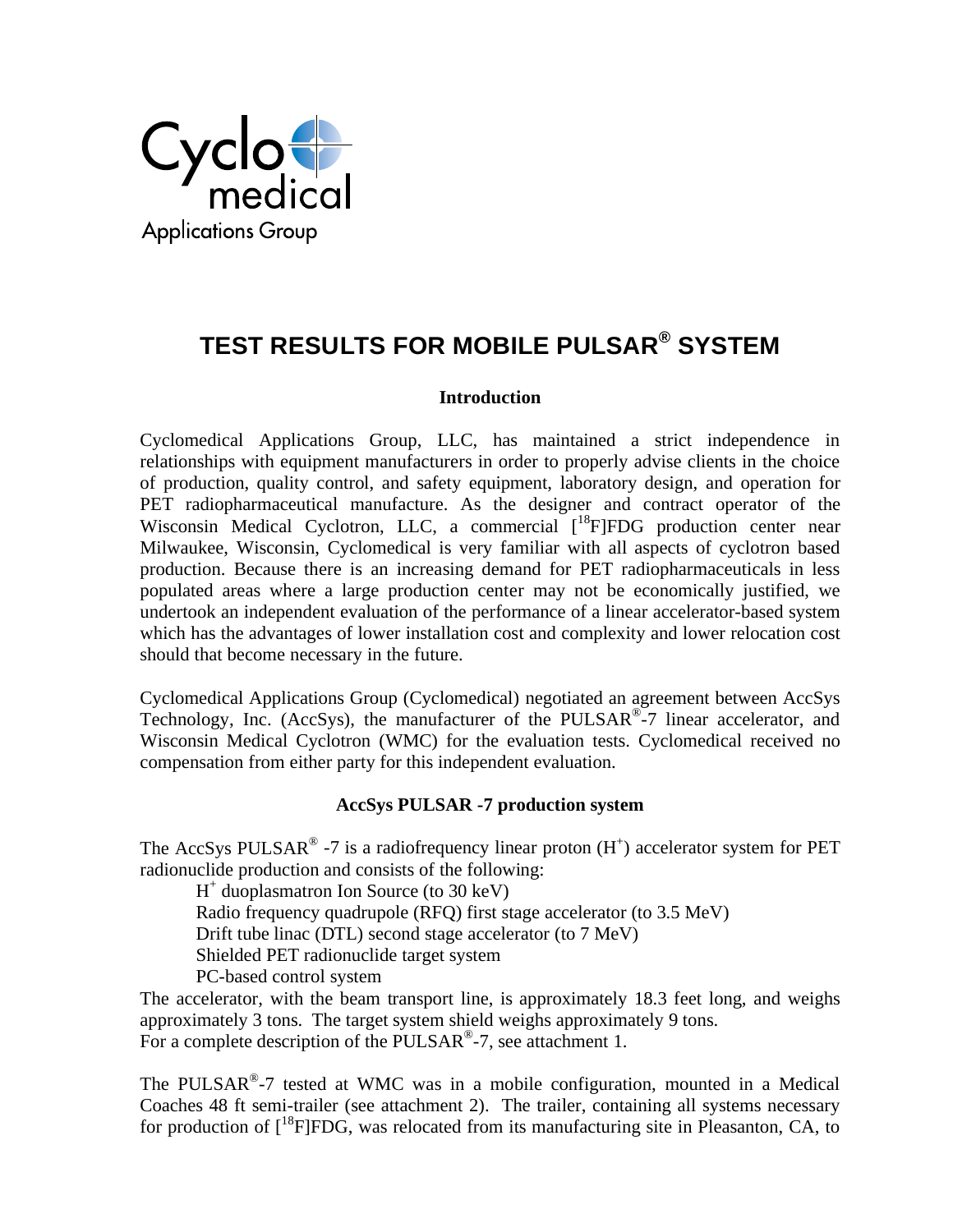an outside parking space adjacent to the WMC facility in West Allis, Wisconsin. Power was supplied in the form of a standard mobile unit 220 volt 3 phase outside connector. The semitrailer was located on the asphalt parking area without an additional parking pad or support. On-board equipment included a radiopharmaceutical synthesis module (GE  $MX_{FDG}$ ) in a shielded mini-cell. This system, as shown at a recent Society of Nuclear Medicine Annual Meeting, included a complete quality control testing laboratory and patient dose preparation equipment; however, for the purposes of the evaluation tests,  $[{}^{18}F]FDG$  qualification and unit dose preparation were performed in the WMC facility.



The WMC radioactive materials license was amended to include this unit at the facility address for the duration of the three month test. Radioactive materials license requirements included a lockable chain-link fence around the trailer.

## **Radiation Safety**

Radiation exposure was measured at the trailer surface at three different levels above the parking lot surface during full beam bombardment of the  $^{18}$ F production target. These data are shown on the following page. All measurements are total radiation (neutrons and gamma rays) and are given in mr/hr.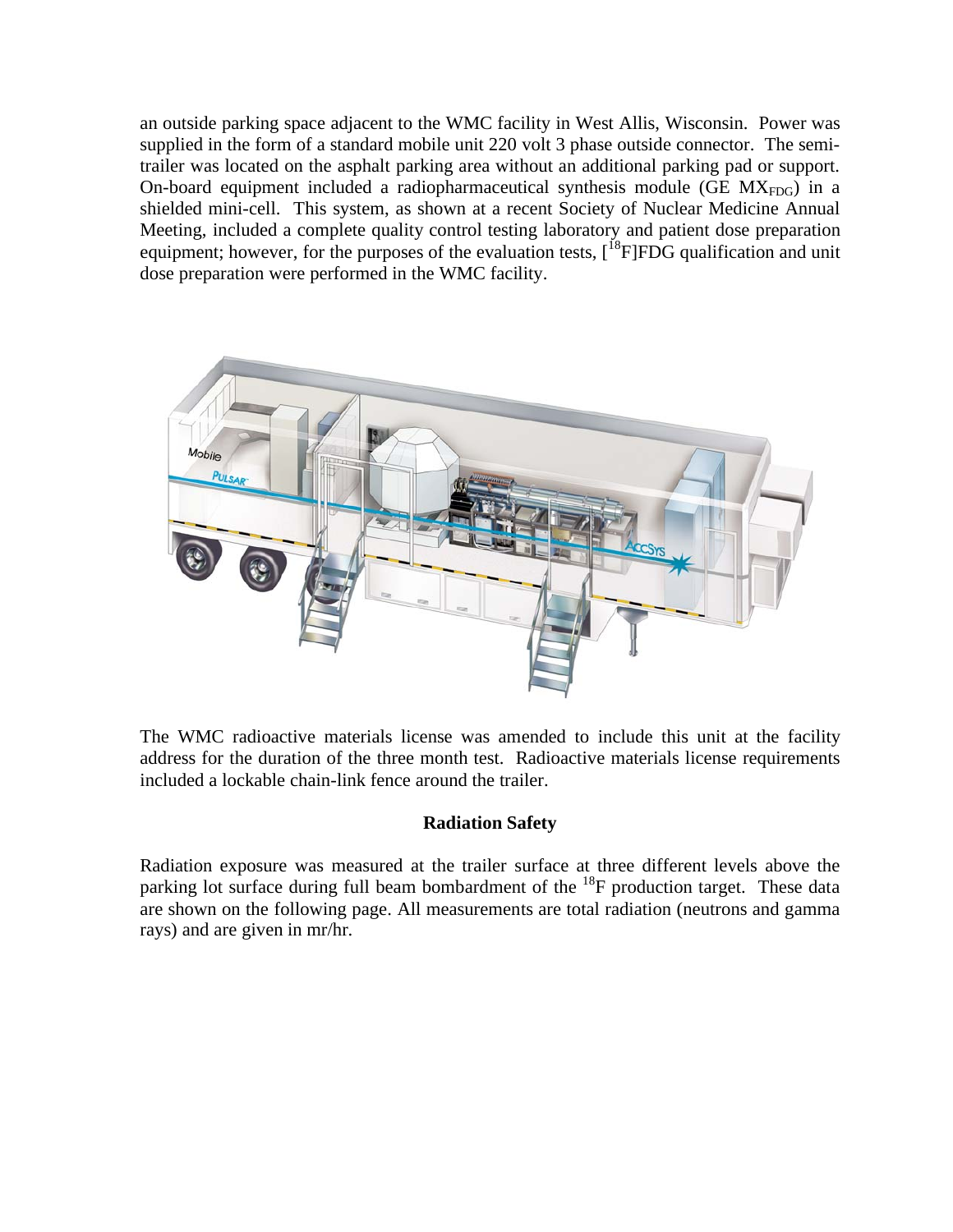|     |         |     |     |                  |     | Radiation exposure at trailer surface (mr/hr) |                                                 |                  |                  |                  |     |     |                  |                  |                  |     |
|-----|---------|-----|-----|------------------|-----|-----------------------------------------------|-------------------------------------------------|------------------|------------------|------------------|-----|-----|------------------|------------------|------------------|-----|
|     |         |     |     |                  |     |                                               | Full beam on $[$ <sup>18</sup> O] $H2$ O target |                  |                  |                  |     |     |                  |                  |                  |     |
|     |         |     |     |                  |     |                                               | 8.5 ft. from ground                             |                  |                  |                  |     |     |                  |                  |                  |     |
| 0.4 | 0.5     | 0.6 | 0.7 | 1.2              | 1.7 | 1.7                                           | 2.6                                             | 3.1              | 3.3              | 1.7              | 1.3 | 0.4 | 0.4              | 0.3              | 0.2              |     |
|     |         |     |     |                  |     |                                               |                                                 |                  |                  |                  |     |     |                  |                  |                  |     |
|     |         |     |     |                  |     |                                               | Streetside                                      |                  |                  |                  |     |     |                  |                  |                  |     |
| 0.3 | Lab end |     |     |                  |     |                                               |                                                 |                  |                  |                  |     |     | Power supply end |                  | 0.2              |     |
|     |         |     |     |                  |     |                                               |                                                 |                  |                  |                  |     |     |                  |                  |                  |     |
|     |         |     |     |                  |     |                                               | Curbside                                        |                  |                  |                  |     |     |                  |                  |                  |     |
|     |         |     |     |                  |     |                                               |                                                 |                  |                  |                  |     |     |                  |                  |                  |     |
| 0.2 | 0.2     | 0.2 | 0.3 | 0.5              | 0.9 | 1.4                                           | 1.8                                             | 3.7              | 4.3              | 2.3              | 1.2 | 0.5 | 0.5              | 0.2              | $\overline{0.2}$ |     |
|     |         |     |     |                  |     |                                               |                                                 |                  |                  |                  |     |     |                  |                  |                  |     |
|     |         |     |     |                  |     |                                               |                                                 |                  |                  |                  |     |     |                  |                  |                  |     |
|     |         |     |     |                  |     |                                               | 5.3 ft. from ground                             |                  |                  |                  |     |     |                  |                  |                  |     |
| 0.4 | 0.5     | 0.6 | 0.7 | 1.2              | 1.7 | 1.6                                           | $\overline{2}$                                  | 2.6              | 1.6              | 1.4              | 0.8 | 0.4 | 0.3              | 0.3              | 0.3              |     |
|     |         |     |     |                  |     |                                               | Streetside                                      |                  |                  |                  |     |     |                  |                  |                  |     |
|     |         |     |     |                  |     |                                               |                                                 |                  |                  |                  |     |     |                  |                  |                  |     |
| 0.3 | Lab end |     |     |                  |     |                                               |                                                 |                  |                  |                  |     |     | Power supply end |                  | 0.3              |     |
|     |         |     |     |                  |     |                                               |                                                 |                  |                  |                  |     |     |                  |                  |                  |     |
|     |         |     |     |                  |     |                                               | Curbside                                        |                  |                  |                  |     |     |                  |                  |                  |     |
|     |         |     |     |                  |     |                                               |                                                 |                  |                  |                  |     |     |                  |                  |                  |     |
| 0.2 | 0.2     | 0.2 | 0.3 | $\overline{0.3}$ | 0.9 | 7.1                                           | $\overline{1.5}$                                | $\overline{1.5}$ | $\overline{1.6}$ | $\overline{0.8}$ | 0.6 | 0.2 | $0.\overline{3}$ | 0.3              | $\overline{0.3}$ |     |
|     |         |     |     |                  |     |                                               |                                                 |                  |                  |                  |     |     |                  |                  |                  |     |
|     |         |     |     |                  |     |                                               | 1.0 ft. from ground                             |                  |                  |                  |     |     |                  |                  |                  |     |
| 0.6 | 0.6     | 0.6 | 0.6 | 0.5              | 0.5 | 0.9                                           | $\overline{1}$                                  | 1.5              | 0.9              | 0.7              | 0.4 | 0.3 | 0.3              | 0.3              | 0.3              |     |
|     |         |     |     |                  |     |                                               |                                                 |                  |                  |                  |     |     |                  |                  |                  |     |
|     |         |     |     |                  |     |                                               | Streetside                                      |                  |                  |                  |     |     |                  |                  |                  |     |
|     |         |     |     |                  |     |                                               |                                                 |                  |                  |                  |     |     |                  |                  |                  |     |
| 0.4 | Lab end |     |     |                  |     |                                               |                                                 |                  |                  |                  |     |     |                  | Power supply end |                  | 0.3 |
|     |         |     |     |                  |     |                                               |                                                 |                  |                  |                  |     |     |                  |                  |                  |     |
|     |         |     |     |                  |     |                                               | Curbside                                        |                  |                  |                  |     |     |                  |                  |                  |     |
|     |         |     |     |                  |     |                                               |                                                 |                  |                  |                  |     |     |                  |                  |                  |     |
|     |         |     |     |                  |     |                                               |                                                 |                  |                  |                  |     |     |                  |                  |                  |     |
| 0.2 | 0.2     | 0.2 | 0.3 | 0.4              | 0.9 | 0.8                                           | 1.1                                             | 0.7              | 0.6              | 0.4              | 0.4 | 0.4 | 0.4              | 0.4              | 0.3              |     |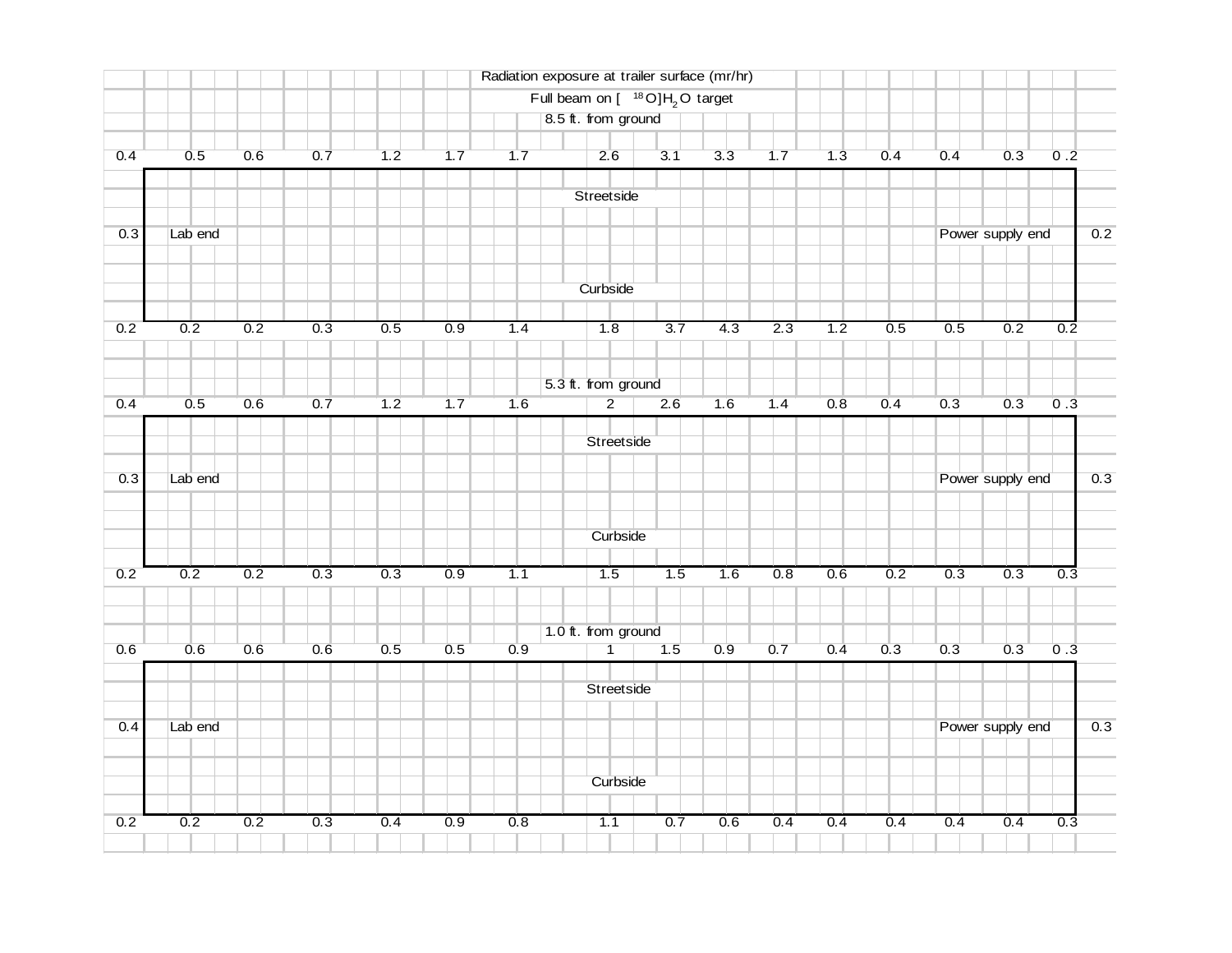

## **[ 18F]F- and [18F]FDG manufacture**

The PULSAR®-7 arrived from California in Milwaukee, Wisconsin at the Wisconsin Medical Cyclotron facility on Sunday, August 27, 2006. A test beam was obtained on Tuesday, August 29. After final site preparation and radiation safety evaluation, the ten week production trial started on Monday, September 11, 2006 under a test protocol that called for daily production and qualification of two batches of  $[{}^{18}$ F|FDG. WMC quality control validation began on September 15.

Seventy eight  $^{18}F$  production runs were performed over forty three production days. Seventy two  $\int_0^{18}$ F]FDG batches were produced.

The results of all runs are shown in the summary table, attachment 3.

## Explanation of tabulated data

## **Target body**

Two target bodies, one made of silver and one made of niobium were evaluated for the  $[18$ O]H<sub>2</sub>O target system, each with an <sup>18</sup>O water capacity of 0.35ml. This configuration is referred to as a "thin target" in which the majority of protons in the beam are brought to rest in the target body and not in the  $\binom{18}{12}$ O[H<sub>2</sub>O. (The number of protons that actually react with the  ${}^{18}O$  in any bombarding system is a very small percentage of the protons in the incident beam). The small deposition of energy in the water itself therefore reduces the cooling requirement and, theoretically, the thin target has little affect on yield because the energy of the beam after it passes through the thin water layer is reduced below that necessary to induce the  ${}^{18}O(p,n){}^{18}F$  nuclear reaction. The performance of these target bodies are shown both combined and separately in the data plots. Neither target was serviced (rebuilt) during the trial.

## **SOB**

**S**tart **O**f **B**ombardment means the time when the target irradiation began.

## **Beam Current (I)**

The target system uses a support grid over the titanium (commonly used in target windows) target window to aid in cooling the window and as a window support for the pressurized target (approximately 315 psi). The measured beam current is the average charge per unit time deposited in the target while the current shown in he table is a calculated current in the  $[{}^{18}O]H_2O$  itself; it is the target current adjusted by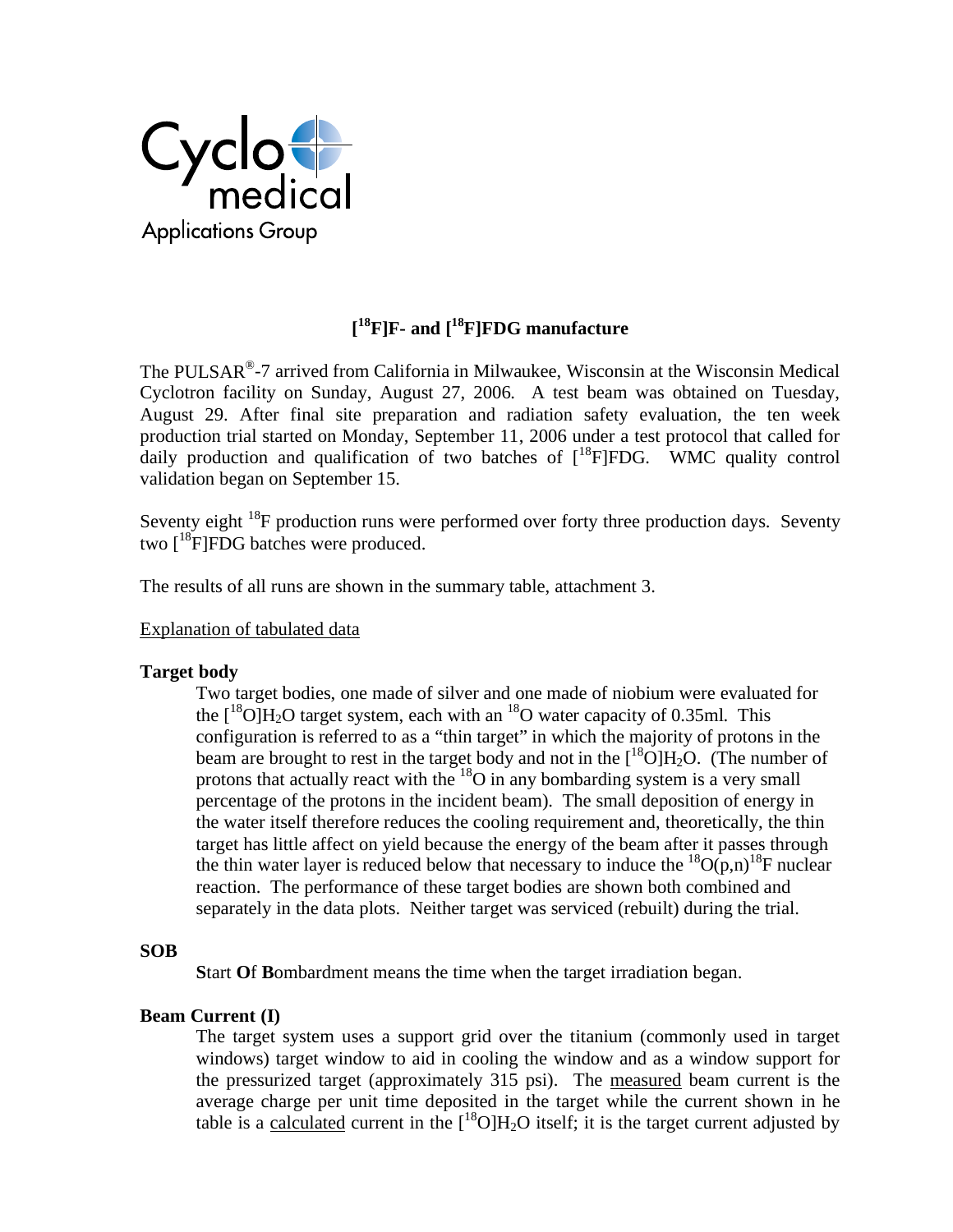the 65% transmission of beam through the grid. The drift tube Linac produces a pulsed beam with a pulse length of 125 sec at a repetition rate of about 85 Hz. The actual production beam is, therefore, about 9 mA with a 1% duty cycle.

#### **Bombardment time (t)**

For runs up to September 29, the bombardment time, t, is the uninterrupted minutes of target bombardment. After that date, the bombardments were broken into two successive runs of approximately equal length with target refill between bombardments, and with each target delivered to the same synthesis unit. The successive bombardments decreased the probability of low yields that might be caused by water boil-off during long irradiations, but has almost no affect on production yields.

#### **Saturation**  $(1-e^{-t})$

The production of radioactivity, A, during a charged particle irradiation is given by

$$
A = n \quad I(1-e^{-t})
$$

where n is the number of target nuclei (e.g.,  $^{18}$ O), is the reaction probability (called the reaction cross section), I is the beam current, is the decay constant of the product (e.g.,  $\ln(2)/109.7 = 0.0063$  for <sup>18</sup>F) and t is the length of bombardment.

The quantity  $(1-e^{-t})$  is called the saturation factor; that is, it describes the exponential build-up of radioactive product as a function of the length of bombardment. Thus, when t is very long ( $e^{-\infty} = 0$ ), the equation reduces to

$$
A = n \quad I
$$

and this quantity is called the saturation yield. Dividing the actual yield from a bombardment by the saturation factor gives the saturation yield which, being independent of the length of bombardment, is useful in comparing data from runs of different bombardment duration.

#### **EOB**

**E**nd **O**f **B**ombardment time.

#### **QMA (18F)**

The irradiated target water containing the induced  $^{18}$ F after bombardment was passed via a delivery tube to the General Electric  $MX_{\text{fdo}}$  synthesizer. The first stage in the synthesis is the isolation of the  $[{}^{18}F]$ Fluoride from the target water accomplished by passing the water through a Waters QMA anion exchange cartridge from. A radiation detector behind the QMA cartridge measured the  $^{18}$ F isolated. This assay is used as the EOB yield of  $^{18}F$ . While the calibration of the synthesizer's in-process detector was inexact, the detector response is very consistent over the range of activities encountered.

## **Reactor (18F)**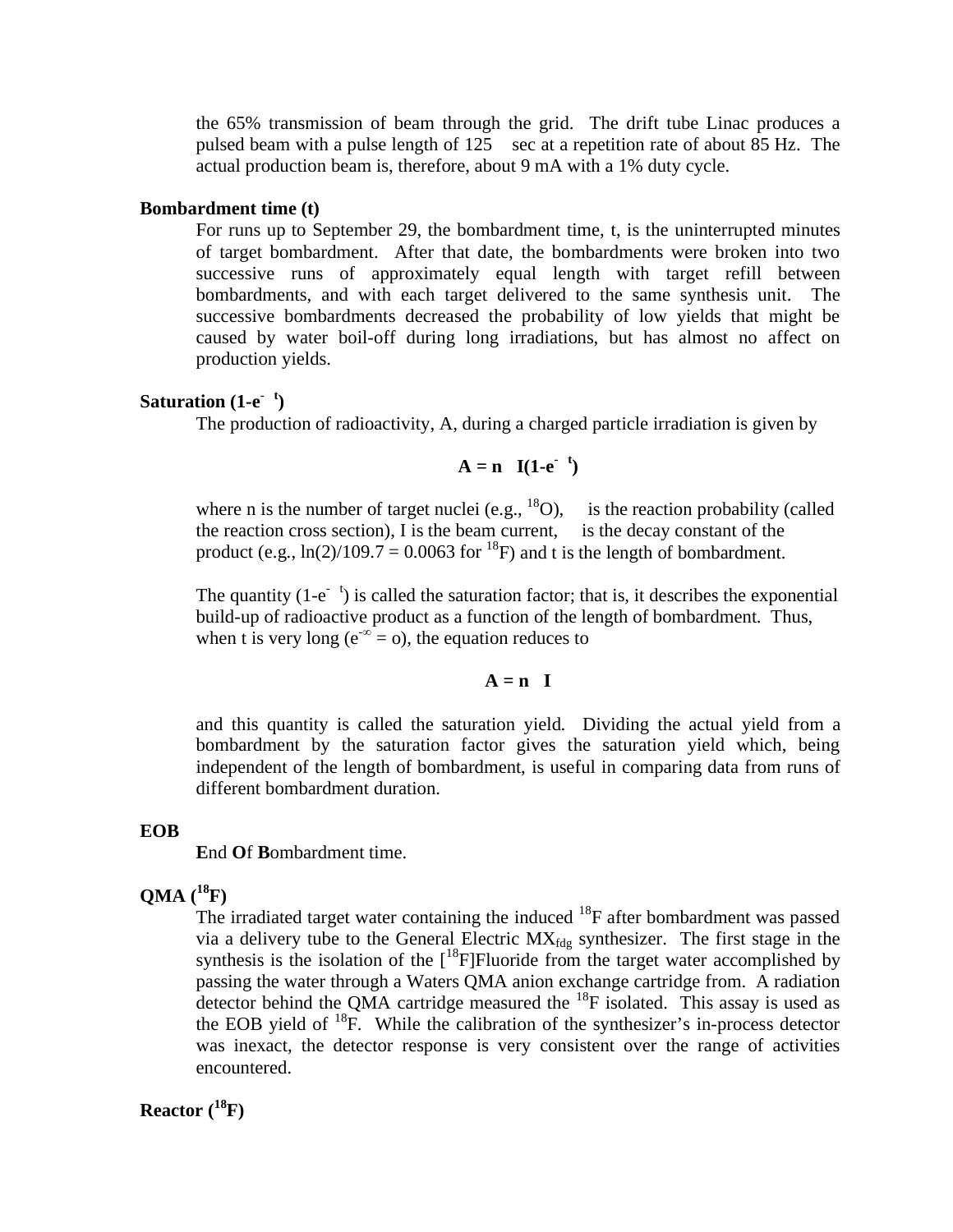The 18F fluoride adsorbed on the QMA cartridge is eluted from the cartridge into the reactor (reaction vessel) during the second stage of the synthesis by passage of the eluting solution, Kryptofix-carbonate. A detector near the reactor monitors the activity in the reactor during the next several stages of the synthesis. Since the liquid levels in the reactor vary during synthesis, affecting the detector geometry, the detector response varies also. The number shown in the table is the assay immediately after the eluting solution has been delivered to the reactor.

## **C-18 hydrolysis**

After the  $^{18}$ F labeling of the FDG precursor (mannose triflate) in the reactor, the reactor solution is passed through a trapping cartridge, C-18, which removes the labeled intermediate from the reaction solution. A radiation detector behind the C-18 monitors the trapped activity. The cartridge is first washed to remove impurities and then the  $^{18}F$  labeled intermediate is hydrolyzed to produce  $[^{18}F]FDG$ . The hydrolyzing solution added to the cartridge is such a small volume that the activity remains in the field of view of the C-18 detector. This assay of  $\int^{18}$ F|FDG remaining on the cartridge after hydrolysis is shown in the table. The synthesizer run sheets in Attachment 4 show the detector responses of these detectors during all phases of synthesis.

#### **Assay**

The dose calibrator assay at EOS performed on board the AccSys trailer.

#### **EOS**

The **E**nd Of Synthesis is the time of dose calibrator assay of the  $\int_0^{18}$ F]FDG final product after it has been removed from the C-18 cartridge, buffered, diluted, and transferred to the final product vial.

#### **WMC**

All quality control tests were performed by Wisconsin Medical Cyclotron personnel in the WMC facility. The tests were performed according to USP requirements for  $[$ <sup>18</sup>F]FDG.

#### **Performance Calculations**

Chemistry at EOS represents the radiochemical yield of  $[{}^{18}$ F]FDG, data decay corrected to end of synthesis, C-18 assay/QMA assay, expressed as a percentage. Calibration of these in-process detectors is inexact but consistent and linear over the range of use. A plot of these data is shown in attachment 3.

Saturation <sup>18</sup>F at EOB is the assay of the QMA cartridge (QMA  $(^{18}F)$ ), decay corrected for the time of delivery of the 18F from the target to the synthesizer, divided by the saturation factor,  $(1-e^{-t})$ .

Production rate  $(mCi / A)$  is the saturation activity divided by the beam current. This quantity allows comparison of all data ( i.e., data obtained at various conditions of beam current and bombarding time) for consistency of operation. Plots of production rates as a function of bombardment number are given for both target bodies together and for silver and niobium targets, individually, in attachment 3.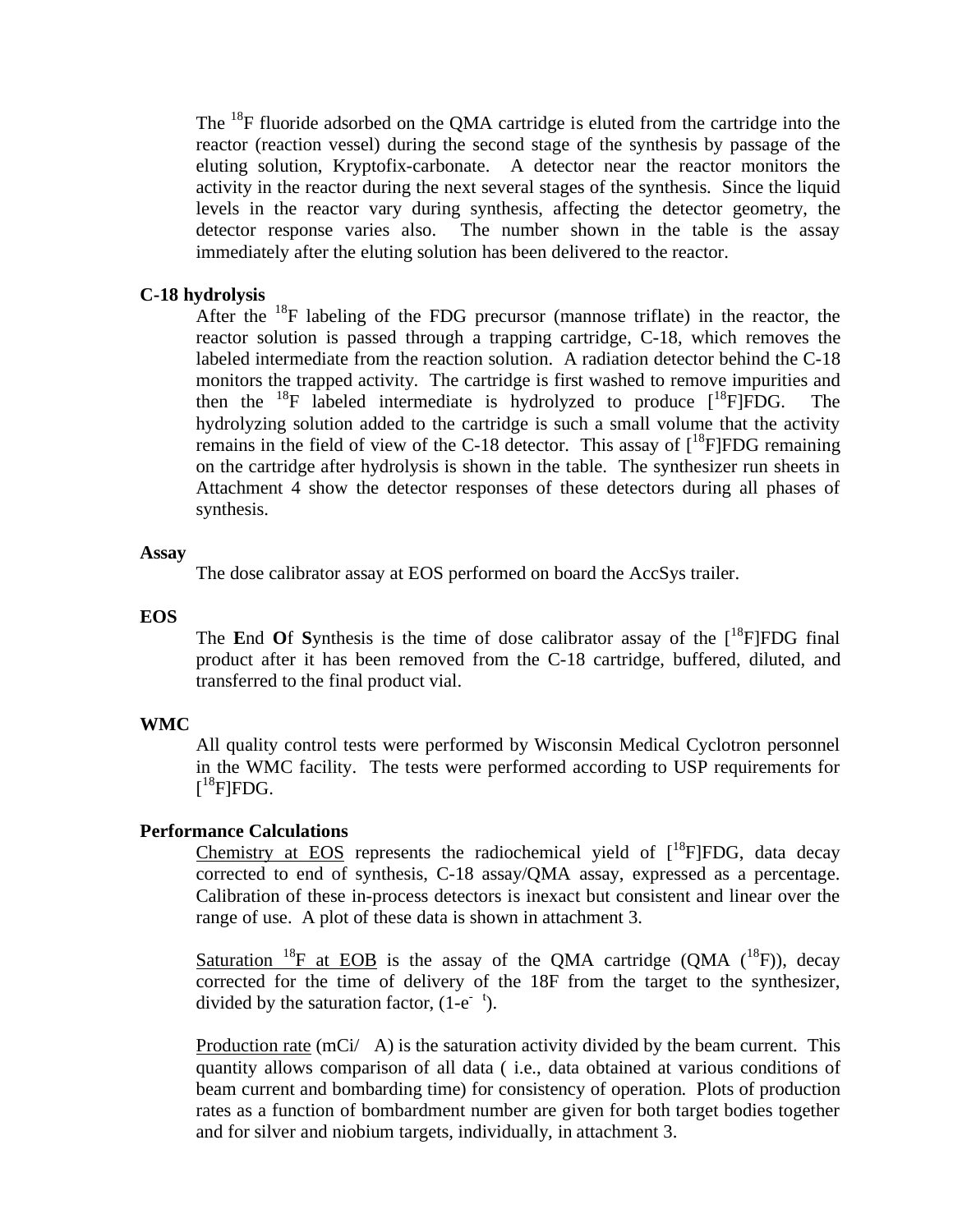The average production rate over all runs and the average beam current over all runs were used to generate an experimental data-based theoretical calculation of  $EOB$ <sup>18</sup>F activity that might be expected from the PULSAR<sup>®</sup>-7 under these experimental conditions. The error bars are one standard deviation from the production rate mean.

Attachment 5 shows the system problems that resulted in lost bombardments, down days, and yields that were low due to attributable causes. The average production of  $[$ <sup>18</sup>F]FDG per day and per run are also shown.

#### **Discussion**

Figure 1, attachment 3, shows the batch production of  $[^{18}F]FDG$  for all runs in the trial. Note that, while the incident beam currents are fairly uniform, the lengths of bombardment vary over more than a factor of three, affecting the yields by more than a factor of two. These data also vary according to a number of factors that are not related to the PULSAR<sup>®</sup> -7 itself; for example, there were three target problems having to do with improper target water loads and with pressure leak during bombardment. There were also two synthesizer problems that resulted in one low yield and one failed synthesis.

A better measure of accelerator performance is shown in Figure 2, the  $^{18}$ F production rate, which normalizes data for different lengths of bombardment and is not affected by the performance of the synthesizer. It is affected by the performance of the target, however, and more dramatically for this trail by inconsistencies in accurately defining the true average beam current over the length of bombardment. Much of the data scatter in figure 2 (and in Figures 3 and 4 which show Niobium and Silver target production rates separately), is due to off-and-on beam during long bombardments, many of which were caused by a marginally sized cooling system chiller, a problem which is being rectified in the unit tested. Close inspection of the data reveals that adding the recorded length of bombardment to the Start of Bombardment for all runs does not always yield a time that coincides with the End of Bombardment time defined by the  $^{18}F$  activity measurement on the QMA separation cartridge. Taking account of these data taking inconsistencies, the PULSAR®-7 demonstrated a reasonable accelerator and target performance over the trial period.

Target performance in relation to synthesis yields in a system that uses a beam pulsed at over 9 mA is also an area of major concern. Figure 5 shows all synthesis yields as measured by the ratio of  $[18$ F]FDG on the C-18 cartridge to  $18$ F activity on the OMA cartridge of the synthesizer. With the exception of a few mechanical problems with the synthesizer, the data demonstrate the suitability of  $[{}^{18}F]$ Fluoride for  $[{}^{18}F]$ FDG production. Figure 6 shows the independence of synthesis yields to amounts of 18F produced, demonstrating that long bombardments of either target do not adversely affect synthesis results.

In Figure 7 we have shown the expected  $^{18}F$  production as a function of bombardment time for the PL-7 under the experimental conditions of this trial. The yield was calculated from the production equation using the average production rate and the average beam current over all runs. A one hour bombardment should yield 634 mCi 18F and a two hour bombardment 1068 mCi. This production rate was lower than that which we had observed at the AccSys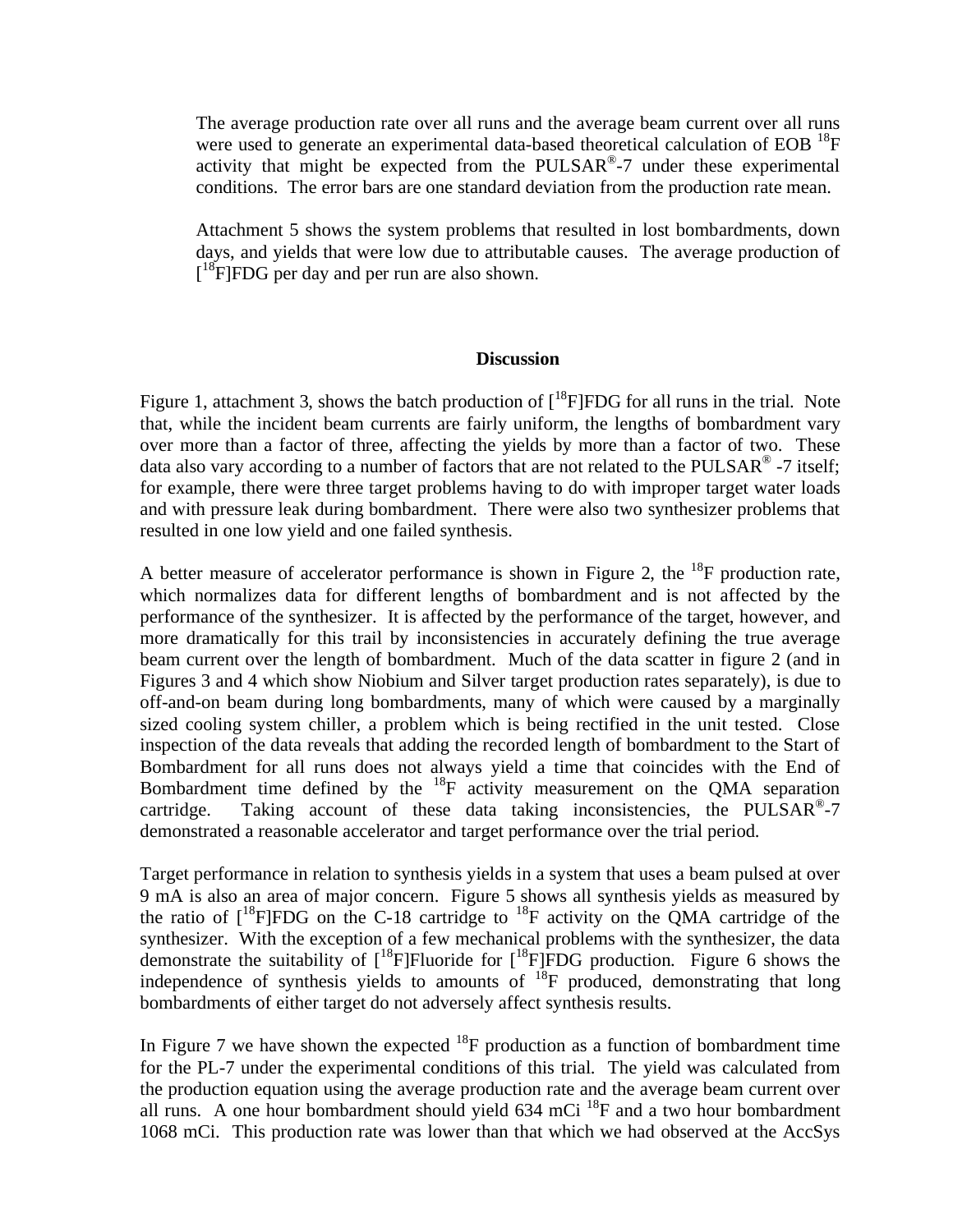factory demonstration using a fixed PULSAR®-7. **(Note: This yield data was read from the QMA detector, which has now been shown to be low by**  $\sim$ **20%)** The fixed PULSAR<sup>®</sup>-7 has routinely produced over a Ci/hr. The lower production rate was most likely caused by the marginal chiller in the mobile system which restricted power to lower sustained beam currents, and which caused interrupted bombardments. The alignment of the beam on the target might also have been offset by a small amount, resulting in a beam transmission through the grid of less than 65% used in the calculations. The ability of the PULSAR<sup>®</sup>-7 to supply  $\lceil^{18}F\lceil FDG$  for limited scale distribution using these experimentally verified production rates is shown in attachment 6.

#### **Conclusion**

AccSys Technology, Inc. has demonstrated in this trial the ability to transport the PULSAR<sup>®</sup>-7 in a mobile van over a long distance and produce a proton beam on target within one day, achieve a 94% 18F production batch reliability, to perform multiple daily bombardments of several hours duration, and to produce  $[{}^{18}F]$ fluoride suitable for  $[{}^{18}F]$ FDG manufacture. The [<sup>18</sup>F]FDG production yields were adequate for small scale distribution over a limited distribution radius, and the product met quality standards.

Although it may be possible to use the PULSAR®-7 as a truly **mobile** radioisotope producer, Cyclomedical Applications Group's evaluation of the mobile PULSAR<sup>®</sup>-7 was primarily for a **re-locatable** accelerator. We believe that this has been successfully demonstrated. Using a better cooling system would almost certainly result in very acceptable reliability.

In fact, upon return to the factory, the trailer cooling system was rebuilt and solid operation of the unit achieved for several weeks before it was shipped to a customer.